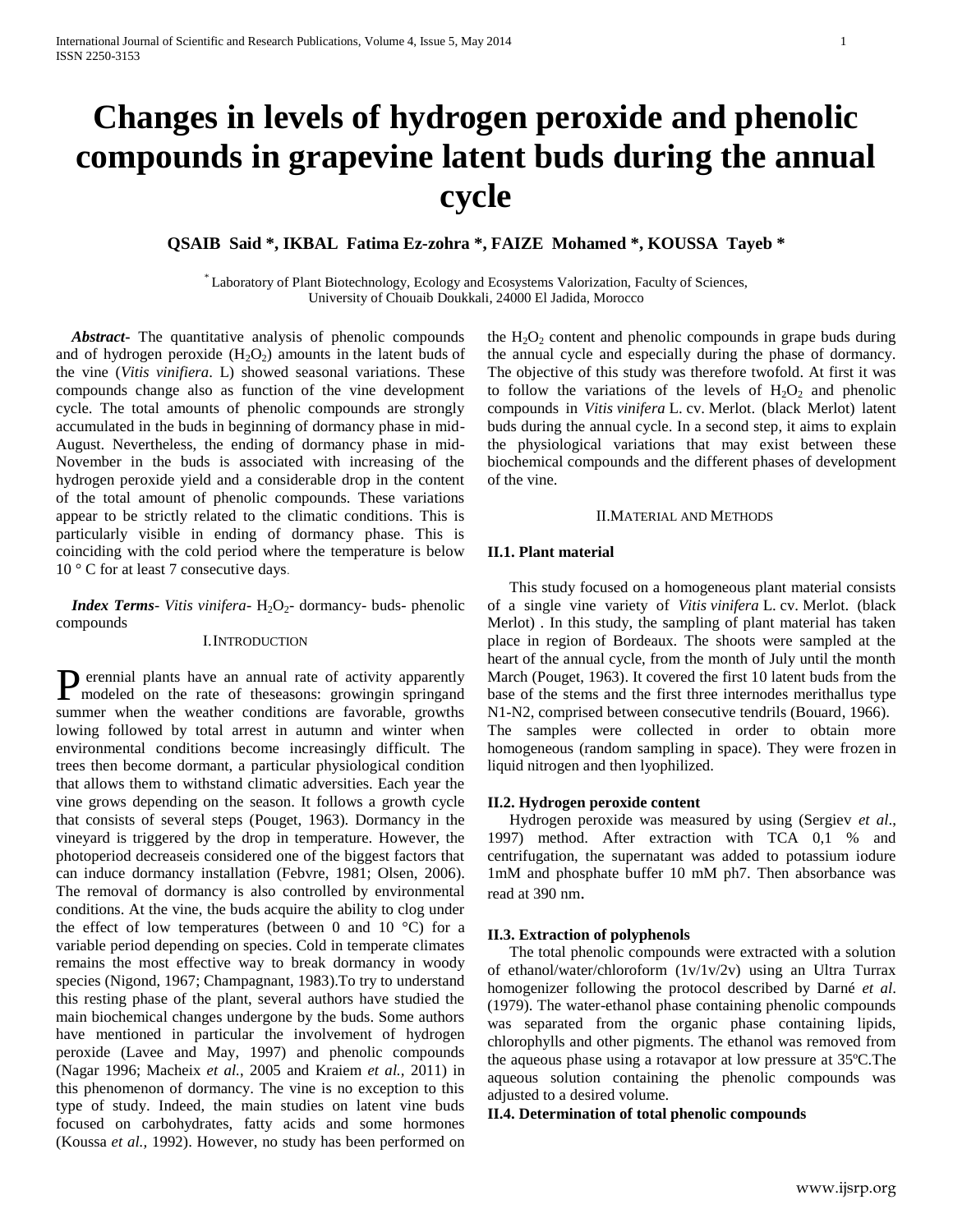Phenolic compounds were determined using Folin–Ciocalteu reagent method by reading the absorbance at 765 nm according to the method of Ainsworth and Gillespie. (2007). Gallic acid was used as a standard and the results were expressed as milligrams of gallic acid equivalent (GAE)/ g of fresh weight.

# **II.5. Statistical Analysis**

All extracts of latent buds and internodes were analyzed in triplicate and the results are expressed as mean values  $\pm$  standard deviations (SD). The data were subjected to statistical analysis using statistical program package SPPS and the differences between individual means were deemed significant at ρ <0.05**.**

#### III.RESULTATS

#### **II1.1.** Case of Hydrogen peroxide  $(H_2O_2)$

Hydrogen peroxide levels in the latent buds generally undergo variations according to the phase of development during the vegetative cycle (Figure1).These levels were higher with 1.16±  $0,106$  mg.g<sup>-1</sup> dm in buds and internodes, respectively. These values were obtained during the pre-dormancy phase by the end of July. Then,  $H_2O_2$  values decreased and reached (0.34 $\pm$  0,030  $mg.g^{-1}$  dm) by the end of October. In the post-dormancy the hydrogen peroxide levels were slightly increased and reached  $(0.58\pm0.054 \text{ mg} \cdot \text{g}^{-1} \text{ dm})$  on March. The dehydration phase of buds was observed at the end of the vegetative cycle, where the  $H<sub>2</sub>O<sub>2</sub>$  concentration decreased.



.

**Figure1.** Development of the hydrogen peroxide content of buds of Merlot variety of grapevine and the daily mean temperatures in the course of the annual cycle (**CO**) Buds. Values represent the means (±SE) of three replicates. CF: leaf fall; LD: End of dormancy

# **II1.1. Case of total polyphenols**

The amounts of polyphenols in latent buds (show seasonal variations (Figure 2). Those amounts change also as function of the development cycle (Pouget, 1963). The total amounts of phenolic compounds are increased in the beginning of sampling in July with a maximum of  $1,65\pm0,10$  mg.g<sup>-1</sup> dm. By the end of this phase their amounts start to decrease, coinciding with the starting of dormancy phase. During this phase the amounts of phenolic compounds are decreasing gradually. After this period the phenolic compounds amounts in latent buds are dramatically

decreased with a minimum of  $0.55 \pm 0.06$  mg.g<sup>-1</sup> dm. This decreasing occurs in a short period of time that coincides with the ending of dormancy phase where temperature is lower than 10°C during at least 7 successive days, this is the colder phase. Afterward, their total amounts start to increase slightly until reaching the value of  $0.76 \pm 0.08$  mg.g<sup>-1</sup> dm the remain almost stable, with slight variations during budburst . At the end of each cycle a decrease is detected. This is corresponding to the dehydration phase of buds.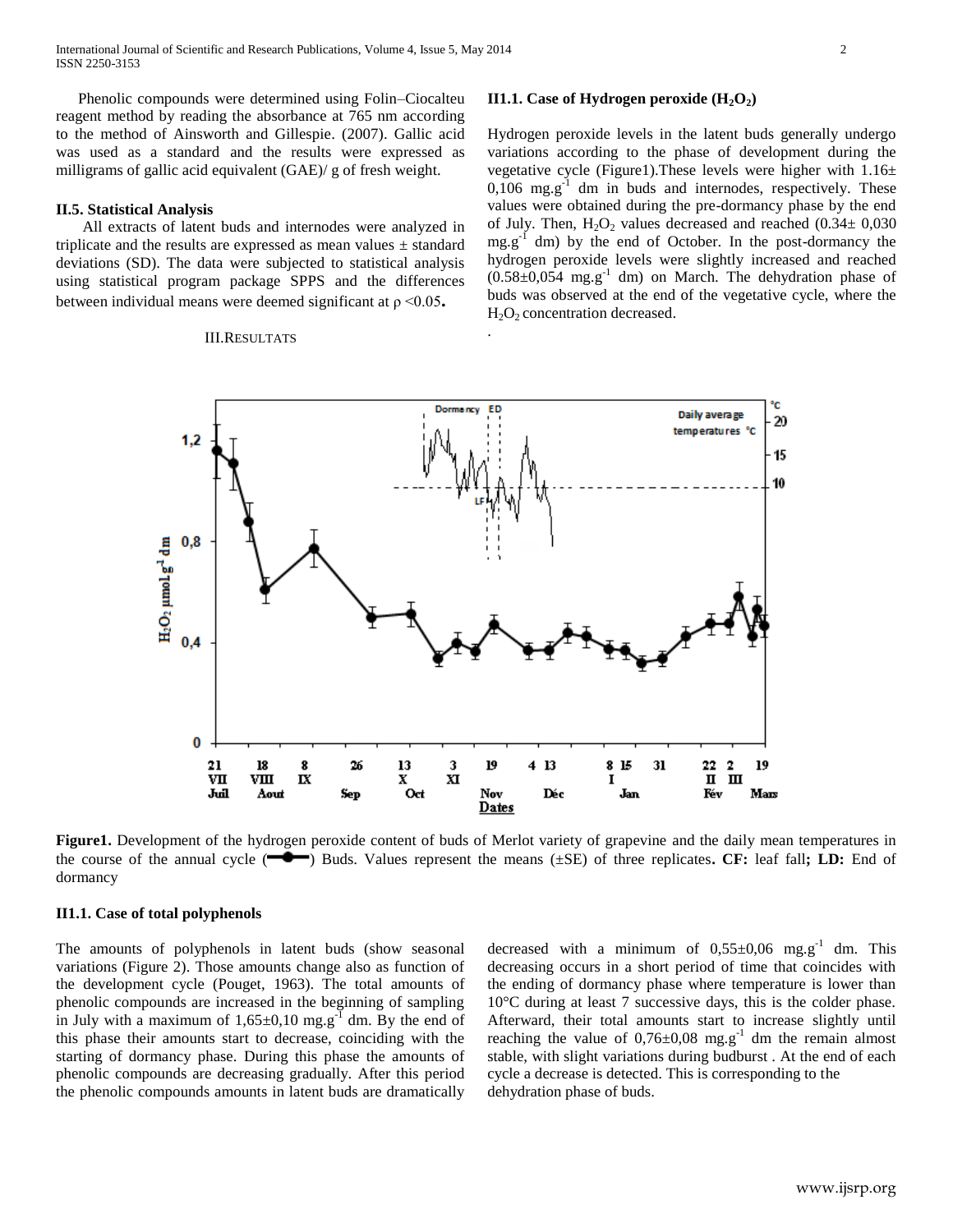

**Figure1.** Development of the total polyphenols content of buds of Merlot variety of grapevine and the daily mean temperatures in the course of the annual cycle (**---**) Buds. Values represent the means ( $\pm$ SE) of three replicates. **CF:** leaf fall**; LD:** End of dormancy

#### IV.DISCUSSION

In our study, Levels of  $H_2O_2$  in latent buds were reduced during pre dormancy and dormancy phases, which had been related to daily decreases in temperatures and photoperiod. (Figure1). These findings were in accordance with those of Verslues *et al.* (2007), who observed a decrease of photoperiod is accompanied with decreases of  $H_2O_2$  amount with increasing of following enzymes: superoxide dismutase (SOD), catalase (CAT) and ascorbate peroxidase (APX). Moreover, the slight increase of H2O2 level during dormancy phase was also reported by Wanping *et al.* (2009) who argued that cold winter could be the cause of this high level of  $H_2O_2$ . On the other hand, Or *et al.* (2000) suggested that the antioxidant mechanism is induced to cope with increased levels of  $H_2O_2$ , in the buds during natural dormancy release. Accumulation of  $H_2O_2$  observed during the budbreak phase is in accordance with previous results obtained by Lavee and May (1997). Moreover, they reported that the rising dormancy phase of bud mechanism is related to the overproduction of  $H_2O_2$ . Bajji and coll (2007), they explained this accumulation by inhibiting the activity of CAT, which converts hydrogen peroxide into oxygen and water molecule.

The evolution of phenolic compounds in the latent buds of the vine during the vegetative cycle.seemto be probably associated with different development phases (Pouget, 1963) and abiotic stress applied by the environment. Indeed, the accumulation of these compounds during the phase of the dormancy could be linked to the decrease in temperature and length of daytime. Such results were also suggested by many authors (Macheix *et al*., 2005; Wahid and Ghazanfar, 2006 and Wahid, 2007) that have shown that certain phenolic also play a role in the tolerance in the

plant to abiotic stress and have considered that the Temperature as a phenolic metabolism expression regulator, induces an accumulutaion of anthocyanins and that regulation could intervene at the level of activity Phenylalanine (PAL) (Macheix *et al.,* 1990).

Accumulation of phenolic compounds seems to be related to low temperatures, characterizing the phase of break dormancy (Pouget, 1963) (less than 10  $\degree$  C for 10 days in this study). It is paradoxical that the same treatment diet of temperature that induces dormancy in some species of plants,may also control its break dormancy (Olsen, 2006).Such a hypothesis seems in agreement with the findings of Pennycooke *et al.* (2005) who showed that the cold caused an accumulation of phenolic compounds in *Betuniahybrida* leaves. (Wróbel *et al.,* 2005) also have shown that the cold stimulates some phenolic compounds (free gallic acid and cathéchine) in the seeds of Vitisriparia. Moreover, vernalization is accompanied by modifications in levels of various substances: decreased levels of amino acids and increased levels of phenolics. Indeed, levels of these phenolic compounds fall strongly. According to these authors, these phenolic compounds are metabolized and transferred to other parts of the plant to meet their need ofdevelopment. Such results had been suggested by Kraiem *et al*. (2011) who reported that levels of quercetin increases during the phase of dormancy when it decreases during the phase of bud break in the bud vine var. Carignan.

The evolution of levels in phenolic compounds of latent buds during their development cycle seems to be related to that of hydrogen peroxide. Indeed, these results lead us to suppose that when the  $H_2O_2$  levels are high, there would be an oxidation of phenolic compounds, whereas when these levels are reduced, it would promote the accumulation of phenolic compounds. This hypothesis is supported by Qian Li *et al*. (2011) which reported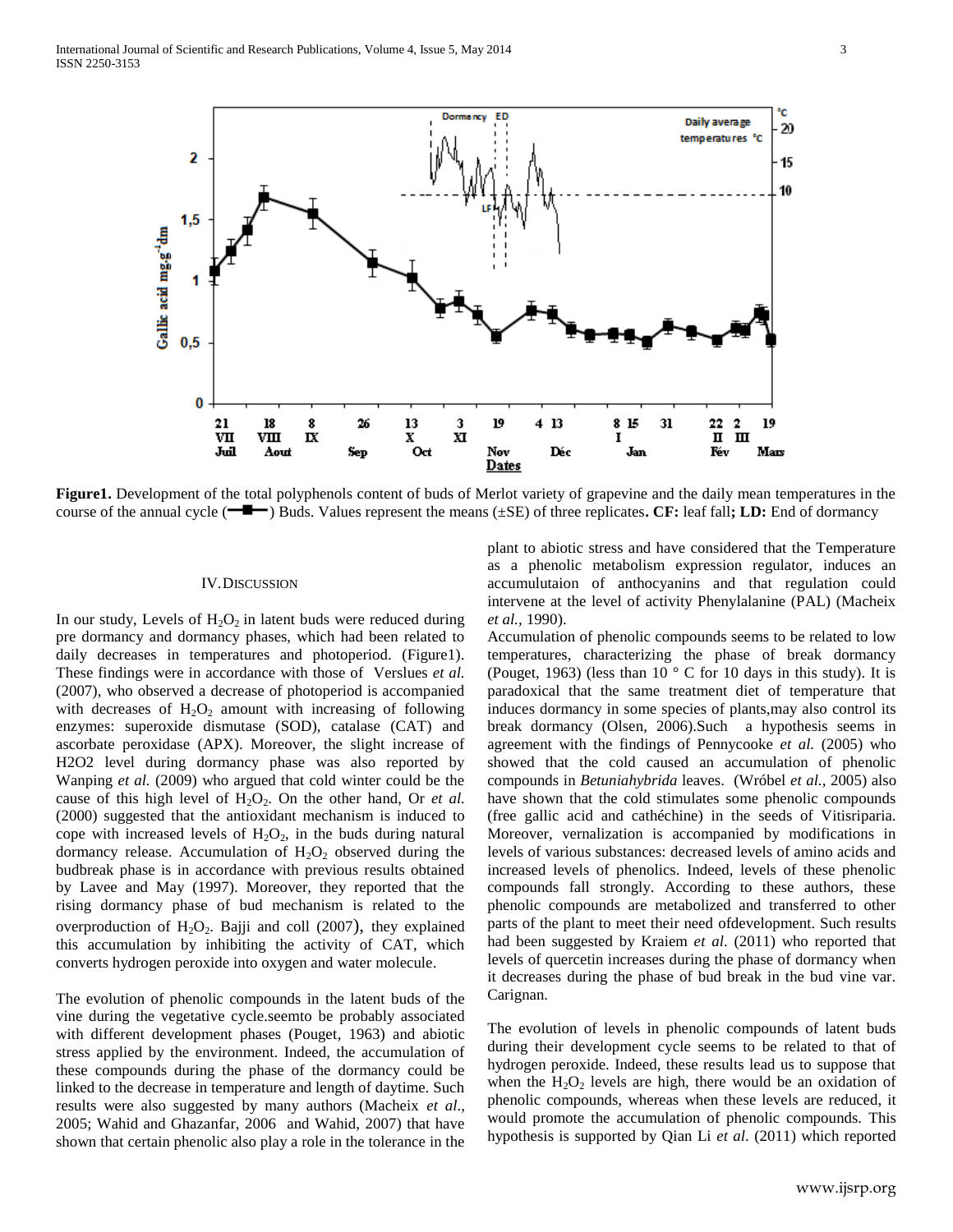that the cold treatment leads to higher CAT and APX activities in the leaves, but the combination of pretreatment of a cinnamic acid and cold treatment further enhances the antioxidant activities. These authors showed that in association with cinnamic acid, cold Reduces  $H_2O_2$  levels. This result seems in agreement with several studies dealing with the involvement of the  $H_2O_2$  in response to attacks of the abiotic environment (Ashraf and Harris, 2004). Indeed, the slight increase of the  $H_2O_2$ observed in the breaking of dormancy phase seems to play a role as a mediator used for signal transduction of stress (Moussa, 2006). It would act as a messenger triggering a modification of ionic flux or a production of second messengers such as salicylic acid.

#### V.CONCLUSION

The present study, allowed to follow up the evolution of hydrogen peroxide  $(H_2O_2)$  and total amount phenolic compounds during the annual cycle of the Merlot variety for the vines.

The hydrogen peroxide  $(H_2O_2)$  and the phenolic compounds accumulate in dormant buds in order to contribute in the resistance against the environmental conditions during the winter season. However, this accumulation decreases during the budburst phase. After the dormancy phase the buds proved to involve an increase in the production of hydrogen peroxide inside cells. Indeed, the variation of these compounds had a close relation with different phases of bud development of the vine

#### **REFERENCES**

- [1] Ainsworth E. A., and Gillespie K. M., 2007. Estimation of total phenolic content and other oxidation substrates in plant tissues using Folin–Ciocalteu reagent. *Nature Protocols.* 2, 875–877.
- [2] Ashraf M. and Harris P. J. C., 2004. Potential biochemical indicators of salinity tolerance in plants. *Plant Science*. 166, 3-16.
- [3] Bajji M., M'Hamdi M., Gastiny F., Rojas-Beltran J. A. and Du Jardin P., 2007. Catalase inhibition accelerates dormancy release and sprouting in potato (*Solanum tuberosum. L)* tubers. *Biotechnol. Agron. Soc. Environ.* 11, 121–131.
- [4] Bouard J., 1966. Recherches physiologiques sur la vigne et en particulier sur 1'aoutement des sarments. *These d'état Bordeaux*, France.
- [5] Champagnat P., 1983. Quelques réflexions sur la dormance des bourgeons des végétaux ligneux . *Physiol.Vég*. 21, 607 – 618.
- [6] Darne G. and Madero-Tamargo J., 1979. Description of method for extracting total soluble lipids, total soluble glucides and total soluble phenols of vine organs. *Vitis.* 18, 221-228.
- [7] Febvre E., 1981. Contribution à l'étude du développement de boutures de Saule (*Salix babylonica L.*) cultivées *in vitro*. Influence de differentes temératures de culture; induction d'une dormance et conséquences morphogènes. Thèse Doct. 3ème cycle. Univ. Clermont-Ferrand.
- [8] Koussa T., 1992. Recherches sur l'Acide Abscissique et l'Abscissate de D-Glucopyranose Des feuilles Et Des Bourgeons De Vigne*.* Thèse de Doctorat ès-Sciences*.* Université de Bordeaux II UFR d'œnologie.
- [9] Kraiem D. Z., Zairi A., Msaada K., Hamdi H. and Ezzili B., 2011. Changes of phenolic compounds in Carignan merithallus (*Vitis vinifera L.)* during bud dormancy and end of dormancy phase: correlation with rhizogenesis. *Agricultural Sciences.* 2, 498-504. doi:10.4236/as.2011.24064
- [10] Lavee S. and. May P., 1997. Dormancy of grapevine buds–facts and speculation. *Aust. J. Grape Wine Res*. 3, 31-46.
- [11] Macheix J. J., Fleuriet A. and Billot J., 1990. Fruit phenolics, CRC press, Boca Roton. In : les Polyphenols en agroalimentaire Sarni-Manchado P, Cheynier V.2006., Tec et Doc Lavoisier-Paris.
- [12] Macheix J. J., Fleuriet A. and Jay-allemand C., 2005. Les composés phénoliques des végétaux. Un exemple de métabolites secondaires

d'importance économique. Ed. Presses polytechniques universitaires romandes.

- [13] Moussa H. G., 2006. Influence of Exogenous Application of Silicon on Physiological Response of salt stressed Maize (*Zea mays L.).Inter jr of agri and Bio*. 8, 293-297.
- [14] Nagar P. K., 1996. Changes in endogenous abscisic acid and phenols during winter dormancy in tea (Camellia sinensis L. (O) Kuntze). *Plant Physiology Acta Physiologiae Plantarum*. 18, 33-38.
- [15] Nigond J., 1967. Recherches sur la dormance des bourgeons de la vigne. Thése de Doctorat. Université de Paris.
- [16] Olsen J.E., 2006. Mechanisms of dormancy regulation. *Acta.Hortic*. 727, 157-165.
- [17] Or E., Vilozny I., Eyal Y. and Ogrodovitch A., 2000. The transduction of the signal for grape bud dormancy breaking, induced by hydrogen cyanamide, may involve the SNF-like protein kinase GDBRPK*. Plant. Mol. Biol.* 43, 483-489.
- [18] Pennycooke J. C., Cox S. and Stushnoff C., 2005. Relationship of cold acclimation, total phenolic content and antioxidant capacity with chilling tolerance in petunia (*Petunia × hybrida*) *[Environmental and Experimental](http://www.sciencedirect.com/science/journal/00988472)  [Botany](http://www.sciencedirect.com/science/journal/00988472)*. [53 \(2\)](http://www.sciencedirect.com/science?_ob=PublicationURL&_tockey=%23TOC%235022%232005%23999469997%23570441%23FLA%23&_cdi=5022&_pubType=J&view=c&_auth=y&_acct=C000050221&_version=1&_urlVersion=0&_userid=10&md5=bf6471369ee65f6b28e8d102389785b7), 225-232.
- [19] Pouget R., 1963. Recherches physiologiques sur le repos végétatif de la vigne (*Vitis vinifera L*.) : La dormance des bourgeons et le mécanisme de sa disparition. Thèse Dr Sc. Nat., no 123, Bordeaux, 245 pp.
- [20] Qian Li., Bin Yu., Yang Gao., Ai-Hua Dai. And Ji-Gang Bai., 2011. Cinnamic acid pretreatment mitigates chilling stress of cucumber leaves through altering antioxidant enzyme activity*. [Journal of Plant Physiology](http://www.sciencedirect.com/science/journal/01761617)*. 168, 927-934.
- [21] Sergiev L., Alexieva E. and karanov E., 1997. Effect of spermine, atrazine and combination between them on some endogenous protective systems and markers in plants. *Compt. Rend. Acad. Bulg.Sci*. 51, 121-124.
- [22] Verslues P. E., Kim Y. S. and Zhu J. K., 2007. Altered ABA, proline and hydrogen peroxide in an Arabidopsis glutamate: glyoxylate aminotransferase mutant. *Plant. Mol. Biol.* 64, 205–217.
- [23] Wahid A., Gelani S., Ashraf M. and Foolad M., 2007. Heat tolerance in plants: An overview. *Environmental and Experimental Botany*, 61, 199- 223.
- [24] Wahid A. and Ghazanfar A., 2006. Possible involvement of some secondary metabolites in salt tolerance of sugarcane*. Journal of plant physiology.* 163, 723-30.
- [25] Wanping Z., Biao J., Weiguan Li., Hui Song., Yong song Yu. and Jinfeng. C., 2009. Polyamines enhance chilling tolerance of cucumber (Cucumis sativus L.) through modulating antioxidative system. *Scientia Horticulturae*. 122 (2), 200-208.
- [26] Wróbel M., Karama M., Amarowicz R., Frczek E. and Weidner S., 2005. Metabolism of phenolic compounds inVitis riparia seeds during stratification and during germination under optimal and low temperature stress conditions. *[Acta Physiologiae](http://link.springer.com/journal/11738) Plantarum.* 2[7 \(3\)](http://link.springer.com/journal/11738/27/3/page/1), 313-320.

#### AUTHORS

**First Author**– QSAIB Said, PhD-Student, Laboratory of Plant Biotechnology, Ecology and Ecosystems Valorization, Faculty of sciences, University of Chouaib Doukkali, El Jadida, Morocco.

qsaib.said@gmail.com

**Second Author**– IKBAL Fatima Ez-zohra, PhD-Student, Laboratory of Plant Biotechnology, Ecology and Ecosystems Valorization, Faculty of sciences, University of Chouaib Doukkali, El Jadida, Morocco.

ikbal23@gmail.com

**Third Author**– FAIZE Mohamed, Professor-PhD, Laboratory of Plant Biotechnology, Ecology and Ecosystems Valorization, Faculty of sciences, University of Chouaib Doukkali, El Jadida, Morocco.

faizemohamed@yahoo.fr